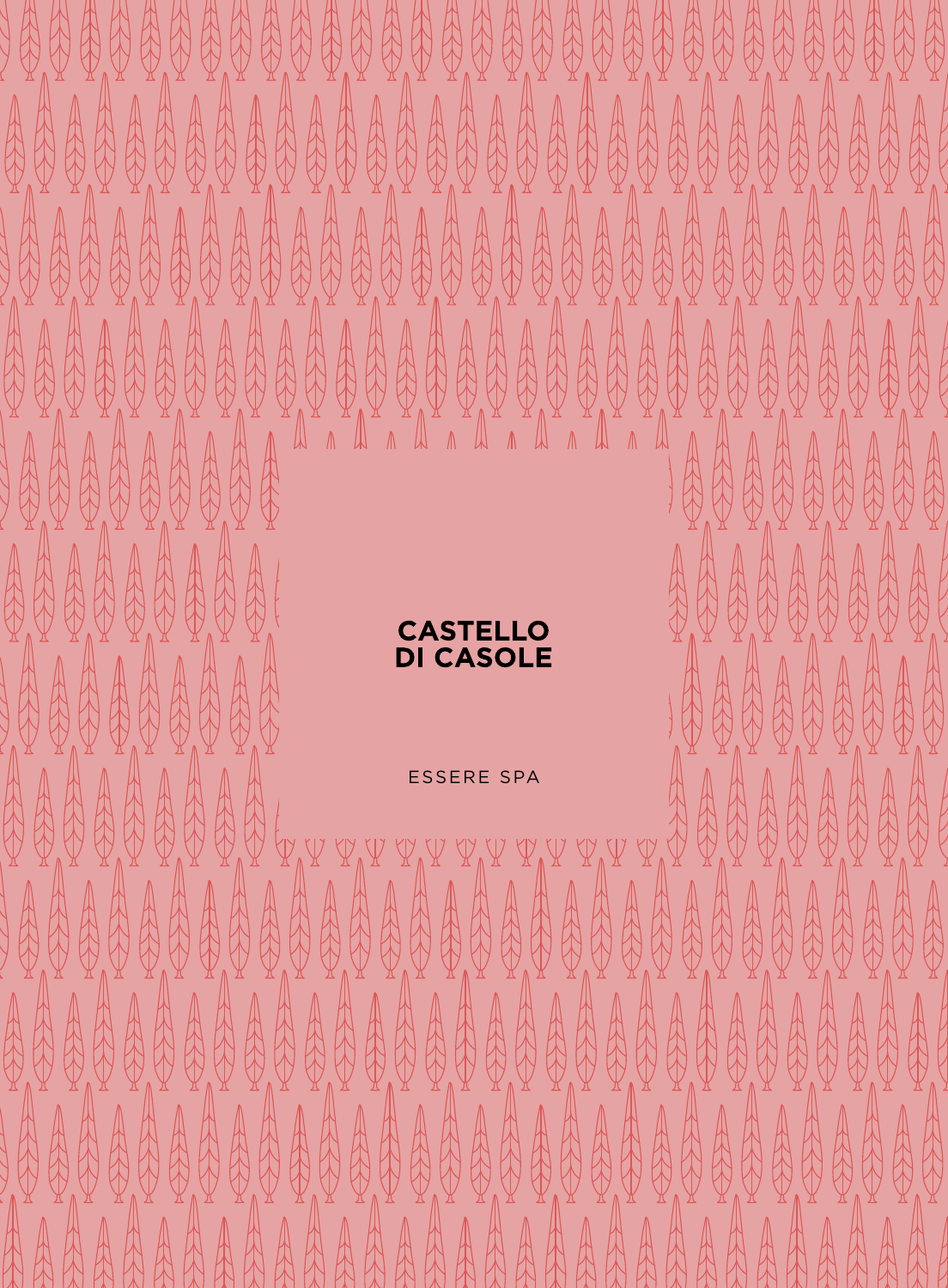# **ESSERE SPA MENU**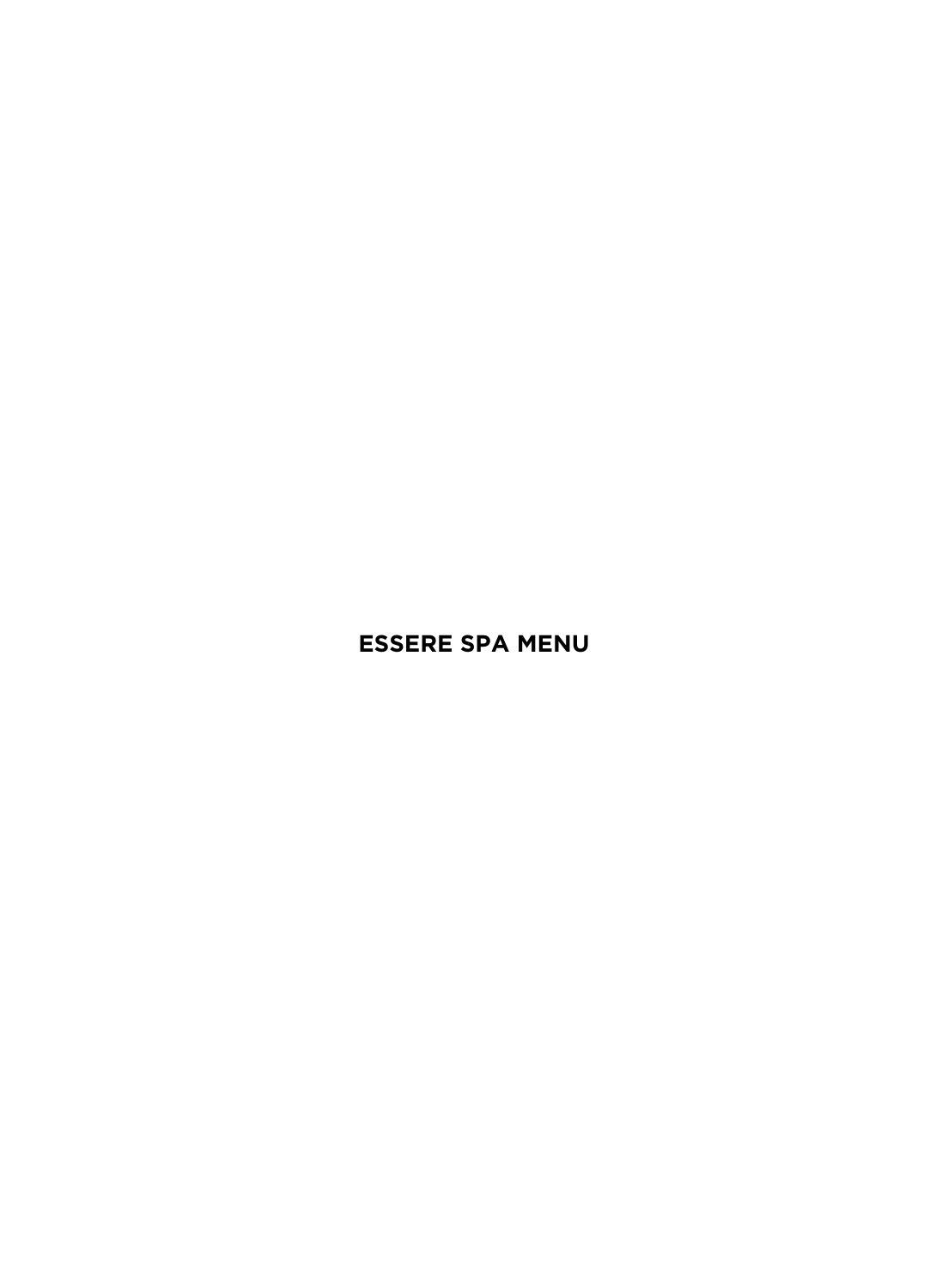# **WELCOME TO THE LEGENDARY WORLD OF BELMOND**

When you stay with Belmond, your wellness becomes our top priority. Whether lazing in our spa or dining on nutritious cuisine, practicing yoga on the beach or simply soaking up the sense of serenity in our tranquil hideaway, take the time to refresh both body and soul.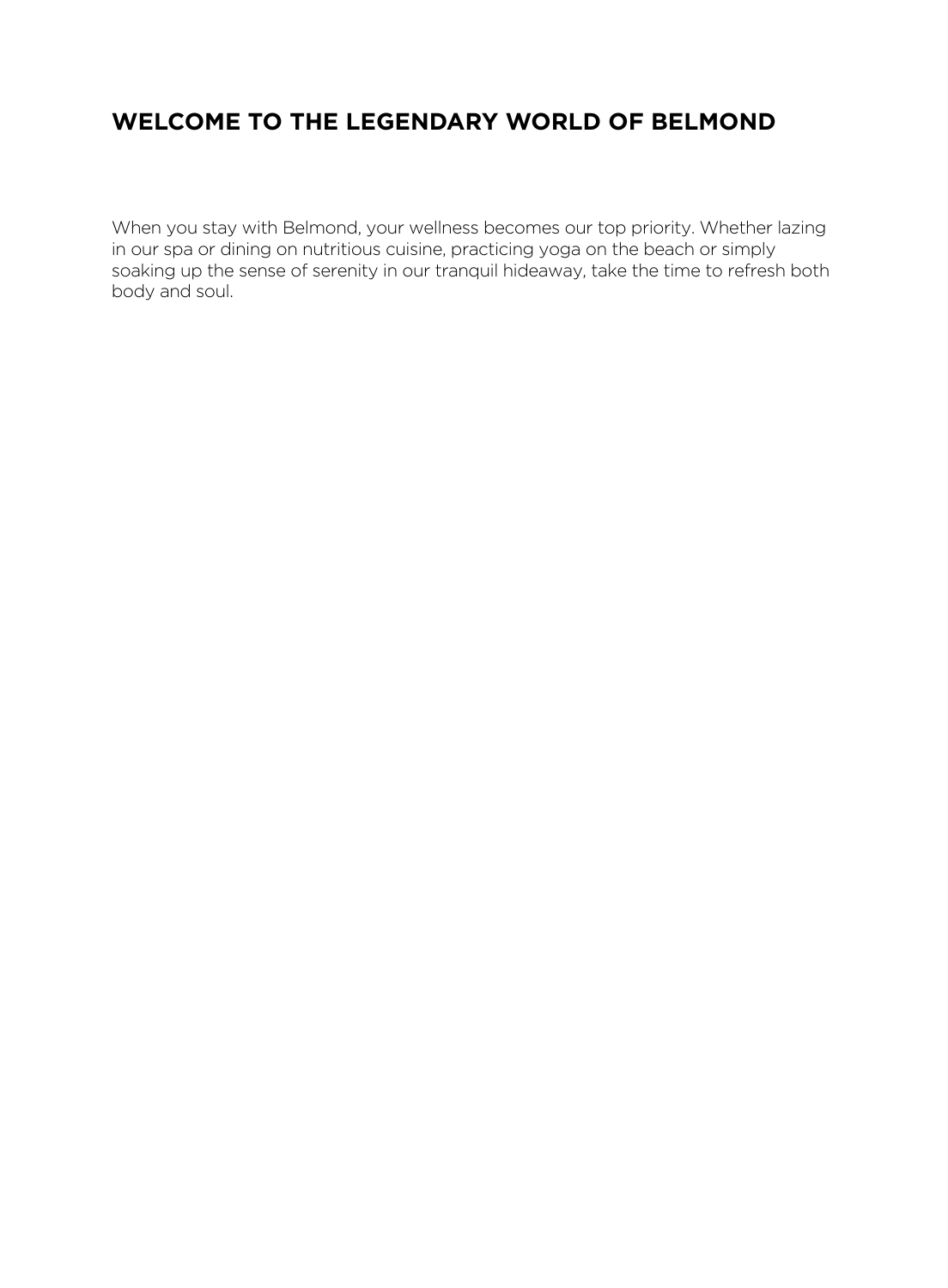# **CONTENTS**

- RELAX AND REVIVE AT ESSERE SPA SIGNATURE INDULGENCES MASSAGES BODY RITUALS FACIAL THERAPIES RITUALS FOR MEN HOLISTIC TREATMENTS RITUALS FOR TWO FOR YOUNGER GUESTS FOR BRIDES AND NEW MOTHERS ESSERE SPA PACKAGES
- FINISHING TOUCHES
- SPA STYLE
- PRICE LIST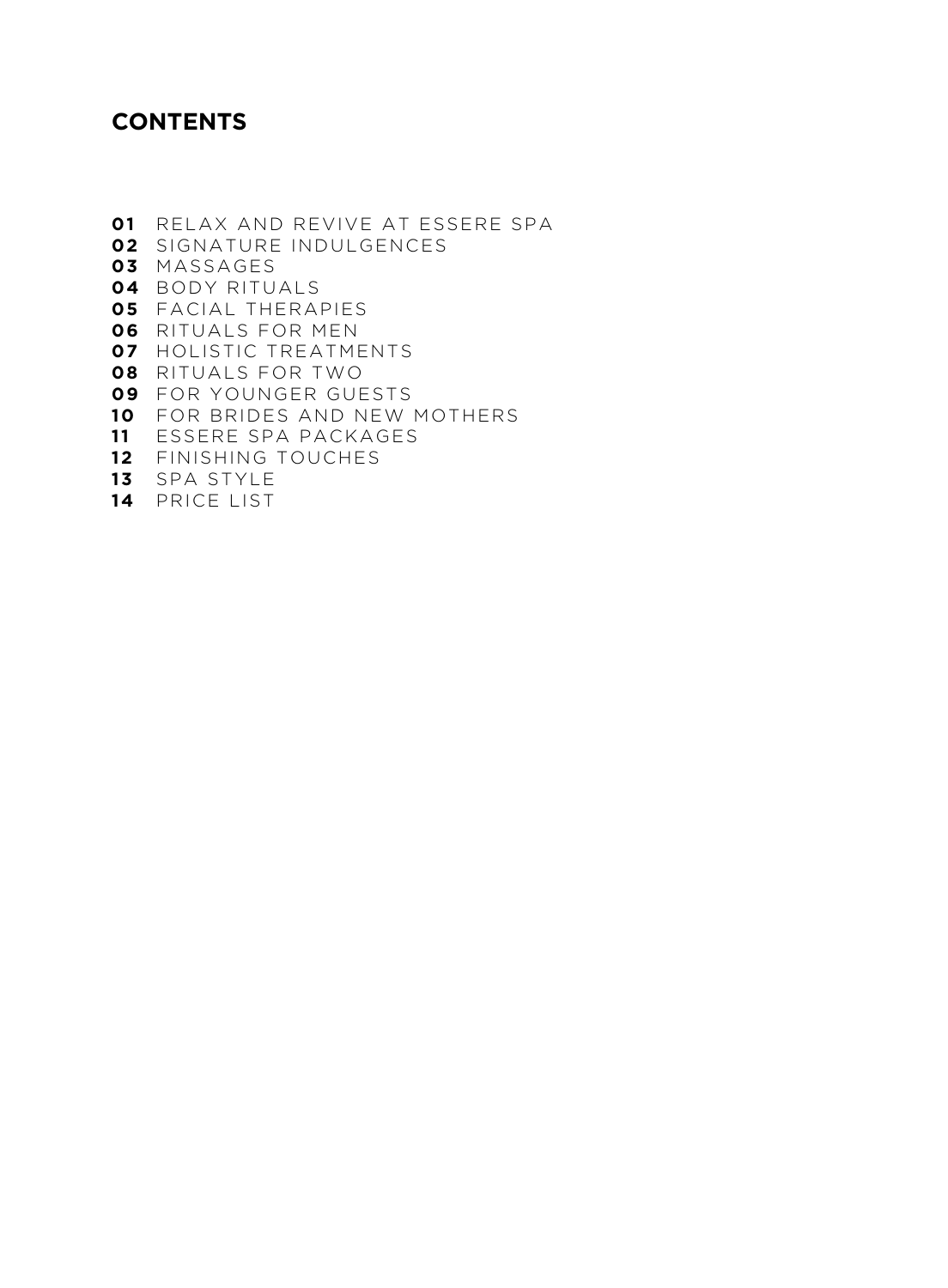# 01 **RELAX AND REVIVE AT ESSERE SPA**

We invite you to unwind in our serene spa in the dramatic, vaulted setting of the estate's former wine cellar. Essere, meaning "to be" in Italian, is a place where you can simply be: savour each moment and focus on your wellbeing as you soothe mind, body and soul with therapies inspired by local Tuscan ingredients, such as rosemary, grapes and olive oil.

Our pampering treatments use Italy's finest natural spa products: Comfort Zone for skin and Davines for hair treatments, famed for their sustainable and ethical approach to beauty.

All rituals are suitable for both men and women unless otherwise stated. All massages can be enjoyed as a couple's treatment in our exclusive suite, subject to availability. Work out in our fitness centre on state-of-the-art Technogym equipment, or stretch out in a yoga or pilates class on the lawn.

During your stay, please enjoy complimentary use of our pools, steam rooms and relaxing spaces, as well as the Spa's lush outdoor gardens.

Access: next to the church, close to Tosca

Reservations: Call ext 900 or press the Spa button on your room phone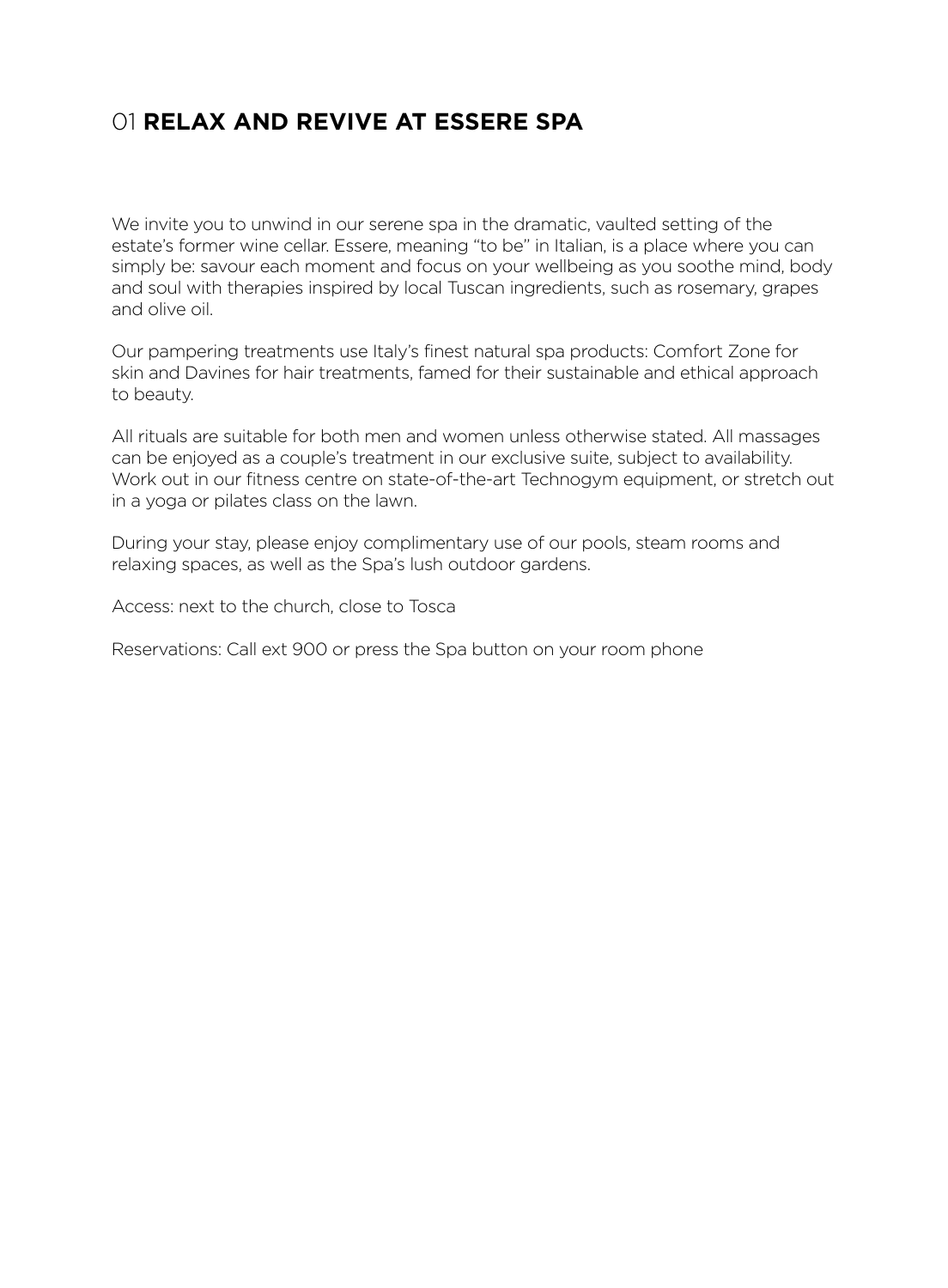# 02 **SIGNATURE INDULGENCES**

## PURO 110 MINUTES

Embark on a Tuscan journey beginning with a gentle clarifying facial and an exfoliating body scrub of sea salt, honey and orange-infused oil. Using our own Belmond Castello di Casole olive oil, infused with a choice of orange, melissa or lavender from the estate, we soothe you with a classic massage that warms the muscles and melts away tension.

## CASTELLO DI CASOLE CUSTOMISED EXFOLIATION 25 MINUTES

Choose from our selection of natural ingredients to create your own personalised scrub before enjoying a revitalising full-body exfoliation. Perfect as a stand-alone treatment or in addition to any of our massages.

## SIGNATURE ESSERE TUSCANY MASSAGE 50/80 MINUTES

Following a full consultation with one of our expert therapists, enjoy a massage customised entirely to your needs and preferences.

## ETRUSCAN BEAUTY LIFT FACIAL MASSAGE **1998** 50 MINUTES

Indulge in a real treat: our regenerating facial massage is designed to re-sculpt contours, improve circulation and re-oxygenate the skin without the need for any cosmetics. According to time-honoured tradition, the beauty-boosting facial uses refined massage techniques and pure oils to achieve exceptional results.

## DIVINE ETRUSCAN MASSAGE 50 MINUTES

Regain vital energy with this unique massage performed simultaneously by two skilled therapists. In relaxing surroundings, filled with fragrant essential oils, it's an unforgettable experience.

## 50+ RITUAL 50 MINUTES

For women experiencing hormonal changes to the face and body, this ritual brings serenity and vitality. Cell Support TechnologyTM, innovative textures and a special massage technique, Dermal Petrissage, combine to boost production of collagen for a deep skin regeneration. For women 50+.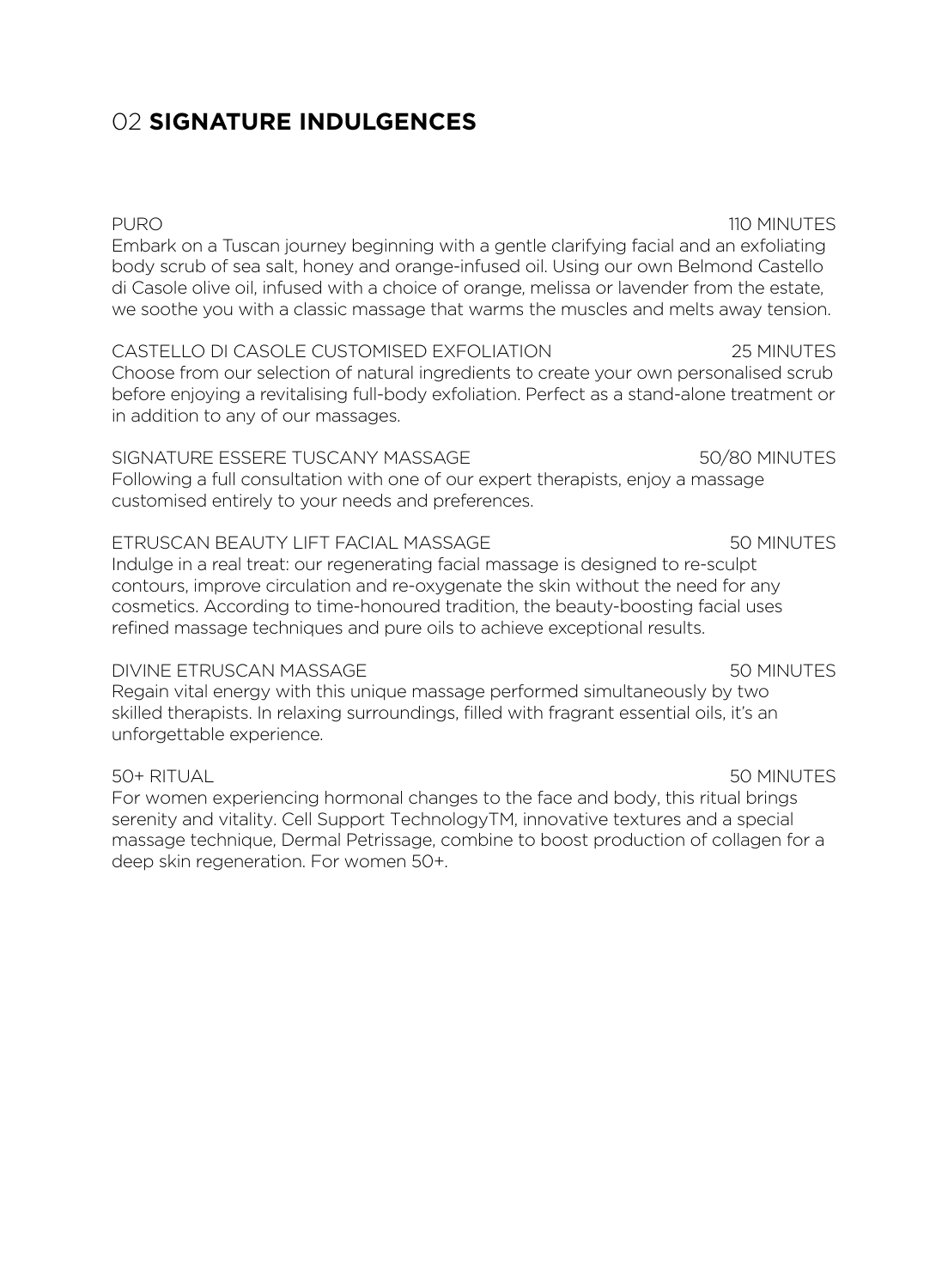# 03 **MASSAGES**

*All massages can be enjoyed as a couple's treatment in our suite, subject to availability.*

## BACK, NECK AND SHOULDER MASSAGE 25 MINUTES

Let us soothe away any tight or knotty areas with this intensive, targeted treatment.

## DETOX I YMPHATIC MASSAGE 50/80 MINUTES

Improve your circulation and benefit from the detoxifying effects of our specialised massage, which uses gentle, rhythmic strokes to stimulate the lymphatic system.

## HOT STONE MASSAGE + ENERGY REBALANCING 80 MINUTES

Feel all traces of tension leave your body with a combination of warm stones from the Tyrrhenian Sea, olive oil and massage techniques that induce total relaxation.

### HONEY-INFUSED MASSAGE 50/80 MINUTES Indulge in this sweet ritual, which uses our signature blend of honey and bitter orange oils to nourish and relax the body.

## MULTI-TREATMENT BACK REMEDY PACKAGE 180 MINUTES Give your hard-working back a wonderful treat and soothe away any stiffness or tension. This series of three treatments, available for guests staying at least three days, begins with a 50-minute anti-stress preparatory massage on day one, continues with a 50-minute shiatsu massage on day two, and culminates in an 80-minute hot stone and chakra rebalancing treatment on the final day. Walk away with a new bounce in your step.

## SI FEPING RITUAL SOMINUTES

(ALSO AVAILABLE FOR COUPLES) *Available from 17:00 only.*

Ensure a wonderful night's sleep with this calming ritual, which combines innovative pressure-point massage with deeply relaxing essential oils. Ideal after a long flight or when you've travelled to a different time zone.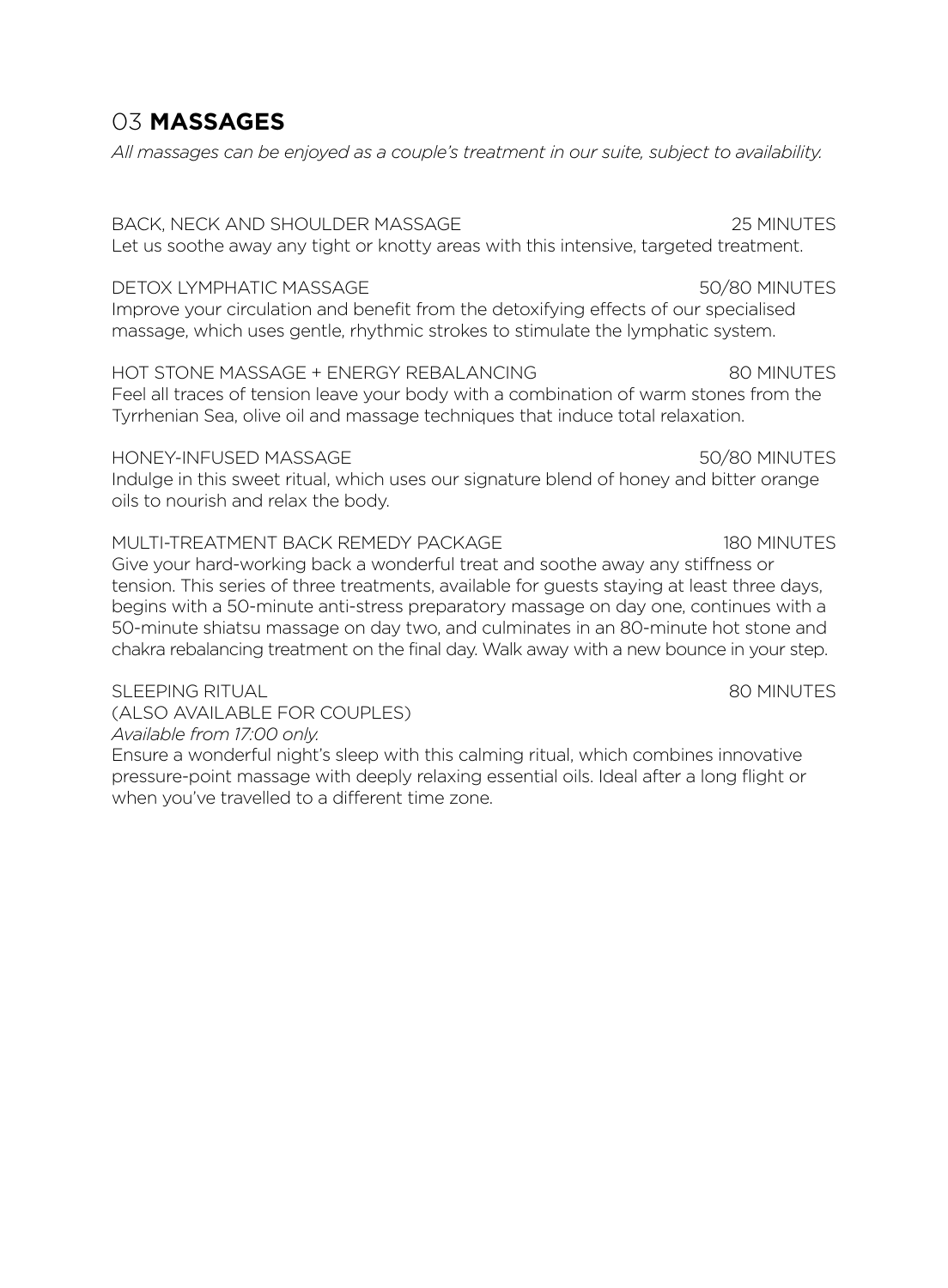# 04 **BODY RITUALS**

## EQUILIBRATO 110 MINUTES

*Mud scrub and massage* 

Give yourself a boost with therapeutic Mediterranean mud, rich in oligo elements – or trace minerals – that restore balance to the skin, and a sea salt and olive oil polish that enhances cellular renewal. Finish with a full-body massage using orange-infused oil to relax your mind and hydrate your skin.

## SWEET AS HONEY **110 MINUTES**

*Facial and massage* 

Inspired by our precious, locally harvested ingredients, this indulgent treatment combines an anti-ageing facial using royal jelly to restore skin resilience and a massage with millefiori honey-infused oil to nourish the body.

## DI-VINO 110 MINUTES

## *Body scrub and massage*

Be pampered by a treatment harnessing the goodness of our vineyards. Begin with a divine body scrub of grapeseed oil, honey, wine and brown sugar, leaving your skin soft and silky. Follow with a full-body massage using pure grapeseed and essential oils blended to our signature formula.

## DETOX & DRAIN 80 MINUTES

Reap the benefits of this intensely detoxifying, draining, anti-cellulite treatment. Thermal water and essential oils are combined with a deep tissue purification to drain away waste and toxins. The perfect boost for legs encumbered by edematous cellulite.

## DEEP BODY RENEWAL 50 MINUTES

Enjoy a reshaping, revitalising massage that provides an intense metabolic boost. While tackling water retention and helping to drain toxins, it reactivates your circulation and eases muscle tension.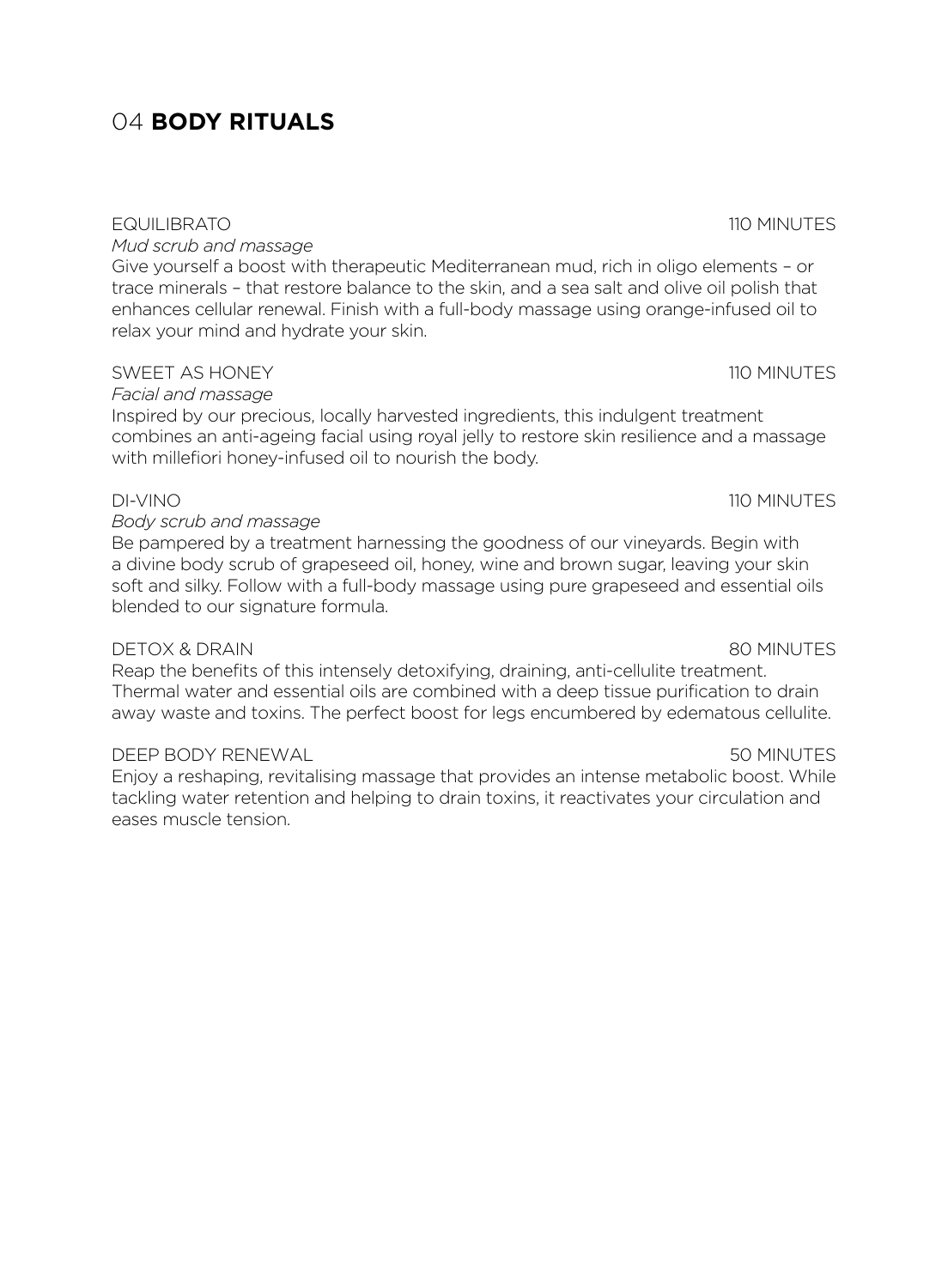# 05 **FACIAL THERAPIES**

## GLOWING RADIANCE THERAPY 80 MINUTES

*Nourishing, Hydrating, Rejuvenating*

Treat your complexion to a radiant boost with this sensual therapy, which begins with an aloe vera and pomegranate cleanse and a gentle blackcurrant and honey exfoliation. Powerful damask rose and sandalwood oils are then used to stimulate the skin cells before we use specialist massage techniques to restore luminosity. A green clay mask soothes the skin, leaving your complexion glowing and your mind calm.

## NEW ANTI-AGEING LIFT **AND REALLY SERVICES** SO MINUTES

## *Lifting, Filling, Tautening*

Firm and tone your skin with this new lifting facial that gives stunning visible results. The secret lies in an innovative massage technique and a high-performance formula of age-defying ingredients.

## LUMINANCE FACIAL 80 MINUTES

*Illuminating, Clarifying, Anti-Ageing*

Smooth out your skin and lighten any pigmented areas with this highly effective and nourishing facial.

## LADY OF THE CASTLE 50/80 MINUTES

Enjoy a custom-designed, regenerating facial, tailored precisely to your needs. Your session begins with a short consultation to determine which areas you'd like your therapist to focus on.

Boost the health and beauty of your skin with this renewing, fortifying and soothing facial, perfect for sensitive, fragile and redness-prone complexions. An exclusive massage inspired by physiotherapy and osteopathic techniques includes jade spheres, renowned for their detoxifying properties.

## SUBLIME SKIN EYES 25 MINUTES

Fight dark circles, puffiness and fine lines with this triple-action treatment. Look forward to illuminated, rejuvenated eye contours.

## SACRED NATURE REGENERATIVE ELIXIR **1990 CONTROLLER SERVICES** 80 MINUTES

Repair, regenerate and revitalise your face, neck and decolletage with this luxury pro-youth treatment containing organic ingredients. An antioxidant botanical complex and the innovative Regener-lift Massage combine to achieve immediate toning and firmness.

### SACRED NATURE REGENERATIVE HYDRA 50 MINUTES Enjoy a treatment using moisturising and regenerative organic ingredients.

A unique 7-step ritual revitalises and brightens the complexion to extraordinary effect.

## REMEDY **50 MINUTES**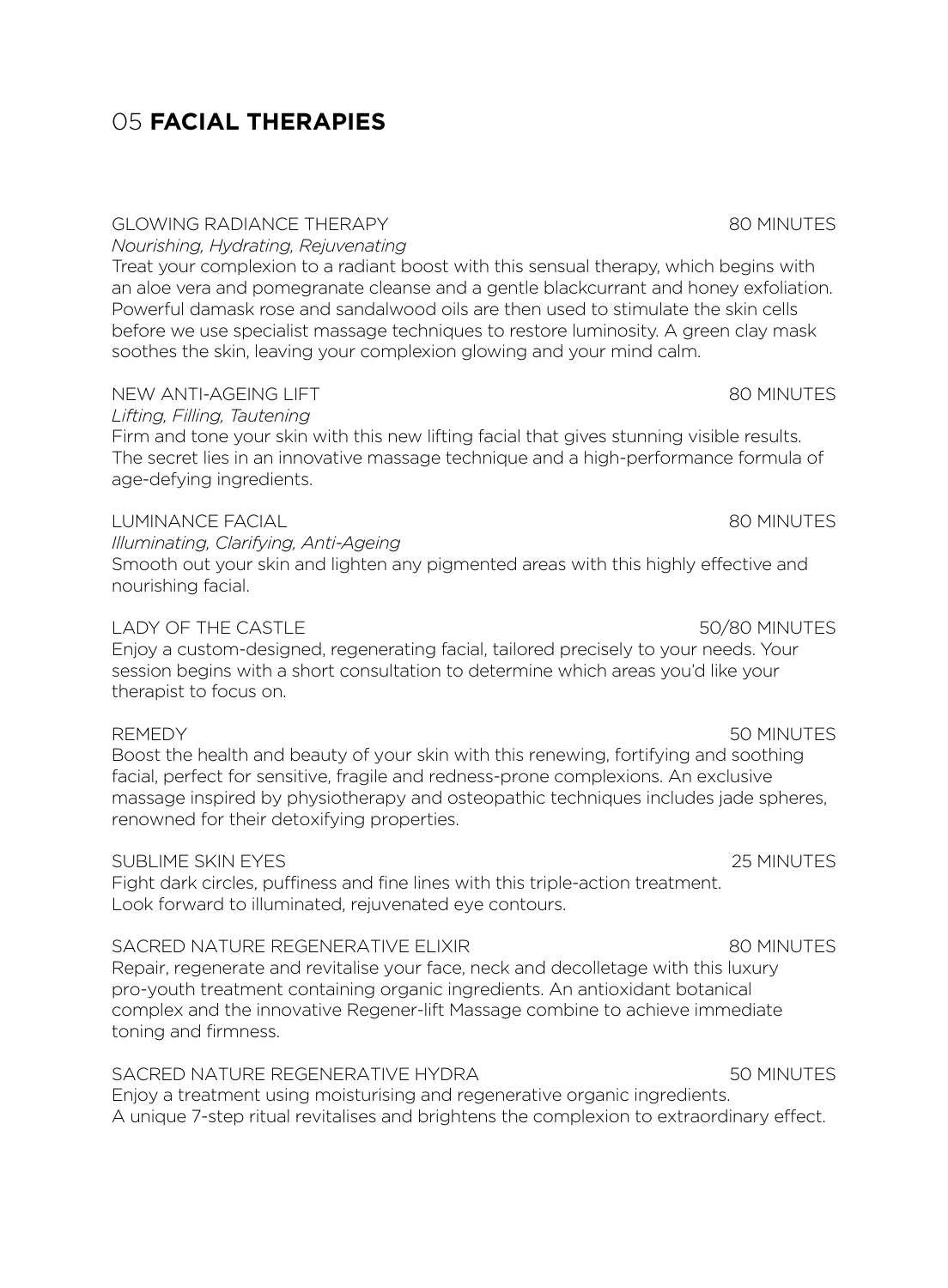# 06 **RITUALS FOR MEN**

*All our treatments are suitable for men unless otherwise indicated.*

## LORD OF THE CASTLE 50/80 MINUTES

Design a facial to suit your own needs, whether it's reducing fine lines or promoting cellular renewal. After a short consultation, relax as your therapist begins your fully customised ritual.

MEN'S RADIANT FACE THERAPY THE SOMINITES SOMINITES *Purifying, Anti-bacterial, Youthful*

Restore vitality to skin weakened by frequent shaving or exposure to the elements. Using wholly natural ingredients, this treatment combines cleansing, exfoliation and toning with deeply relaxing massage techniques.

## BACK & SHOULDER RESCUE **1999** SOMINUTES

Melt away tension with this decontracting and detoxifying treatment for the head, neck and back.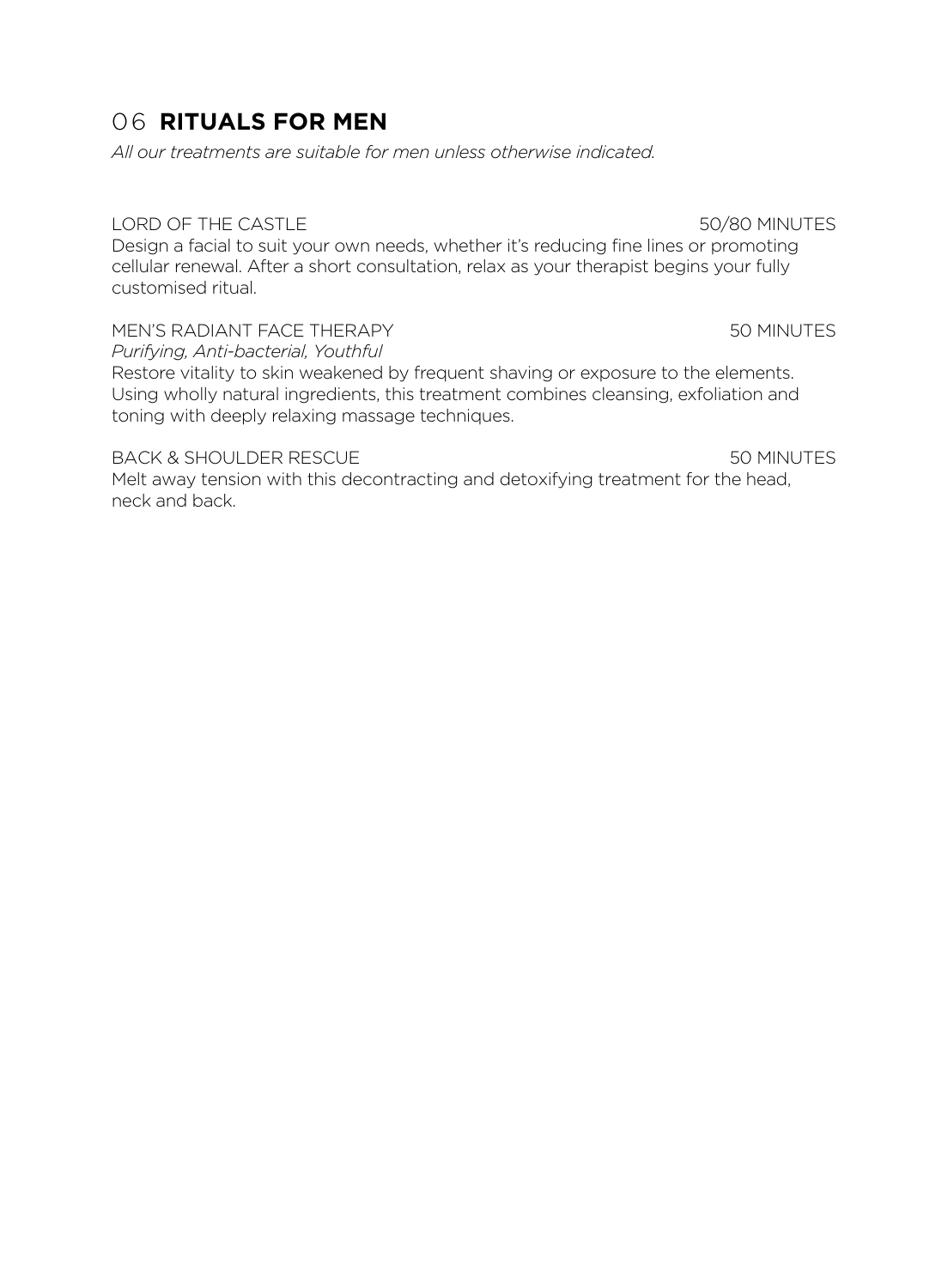# 07 **HOLISTIC TREATMENTS**

We employ a blend of Japanese traditional massage, acupressure and gentle stretches to enhance your physical and mental wellbeing.

## REIKI FULL BODY TREATMENT **1999 FOR SEXUAL SOMINUTES**

Rebalance your body with this ancient healing discipline in which the therapist places their hands on your chakras, or centres of energy.

## CHAKRA REBALANCING 30 MINUTES

In just a short session you'll feel revived and rejuvenated as your therapist covers the chakras of your body to restore energy and vitality. The treatment is perfect to enjoy on its own or in conjunction with another therapy.

## REFLEXOLOGY 50 MINUTES

Guided by the principle that all parts of the body are connected by energy lines to reflex points in the feet, we apply gentle and firm pressure to your feet to heal or stimulate the corresponding parts of your body. This therapy can be tailored to your specific needs.

### SHIATSU 80 MINUTES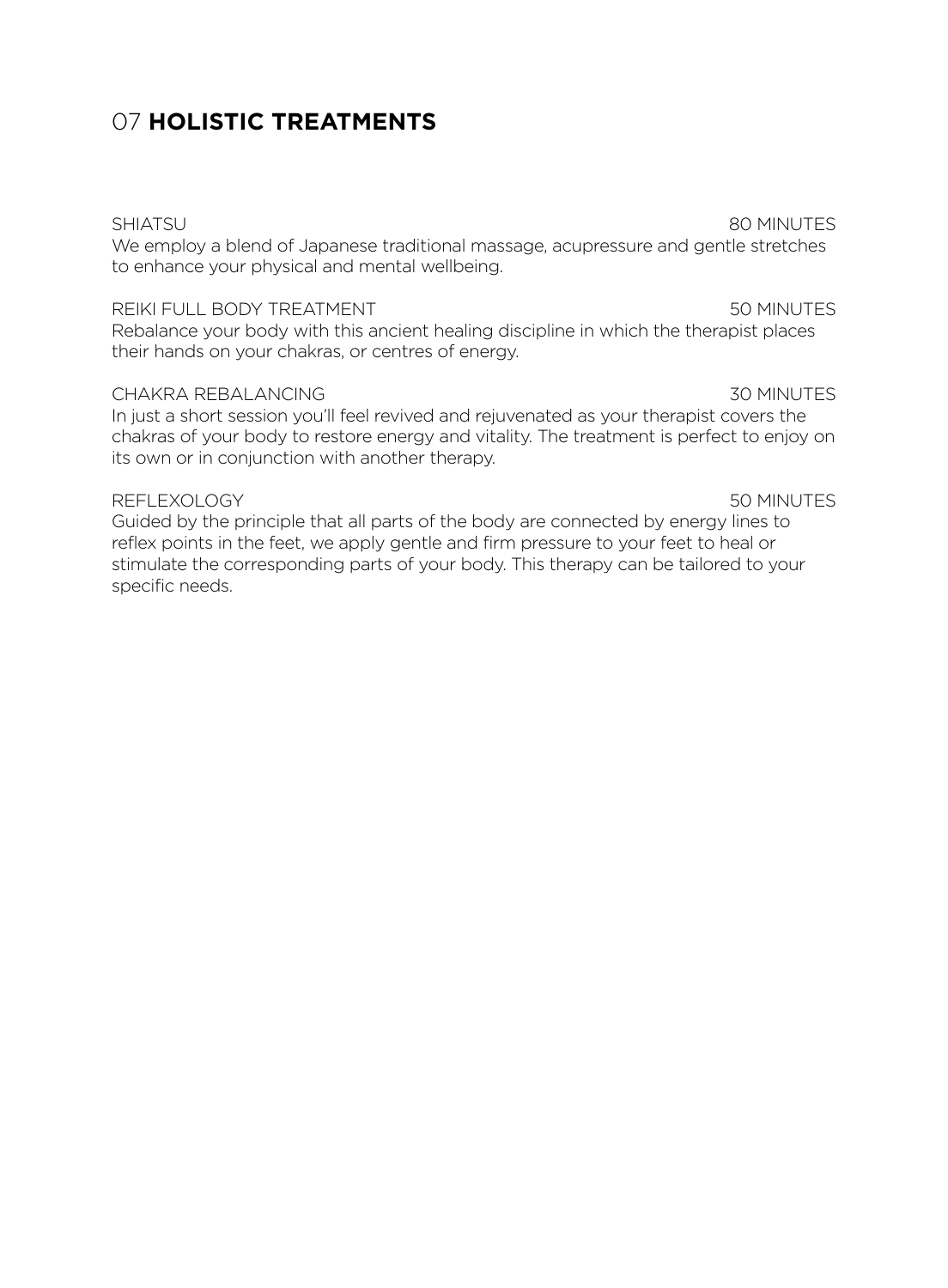# 08 **RITUALS FOR TWO**

*Enjoy the following therapies in our luxurious couple's suite.*

*Shared bath and massage*

Enjoy an indulgent soak together in a bath of rose petals as you sip a flute of Prosecco. Then lie next to each on comfortable treatment tables to luxuriate in a synchronised massage, leaving you deeply relaxed and reconnected.

## DIVINE RITUAL 110 MINUTES

*Body scrub, red wine bath and massage*

This one's for wine lovers. It begins with a grape body scrub that leaves your skin soft and silky, and follows with a shared bath of red wine as you and your loved one drink red wine and snack on grapes. Next, you'll experience a hydro-massage enriched with circulation-enhancing wine extracts, before reclining next to each other for a simultaneous DiVino massage using grapeseed and essential oils to relax and tone your body.

## ROMANTIC 80/110 MINUTES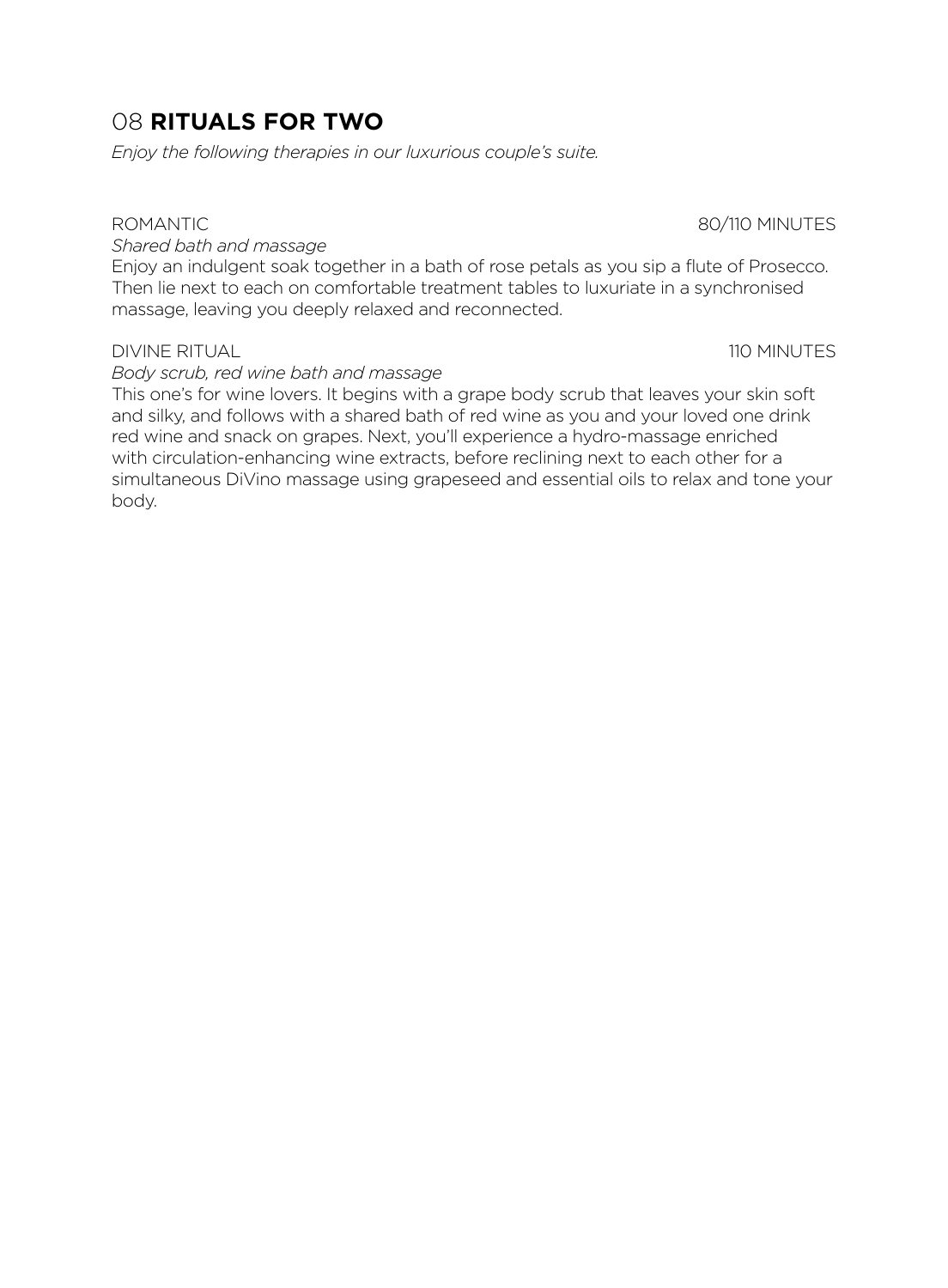# 09 **FOR YOUNGER GUESTS**

*Up to the age of 16.*

## TEENAGE DREAM 60 MINUTES

Treat young ones to a mini-facial and an express manicure or pedicure. Tailored exclusively to teens, the facial will renew and refresh skin while a fabulous choice of colours is available for a file and polish to finger- or toenails.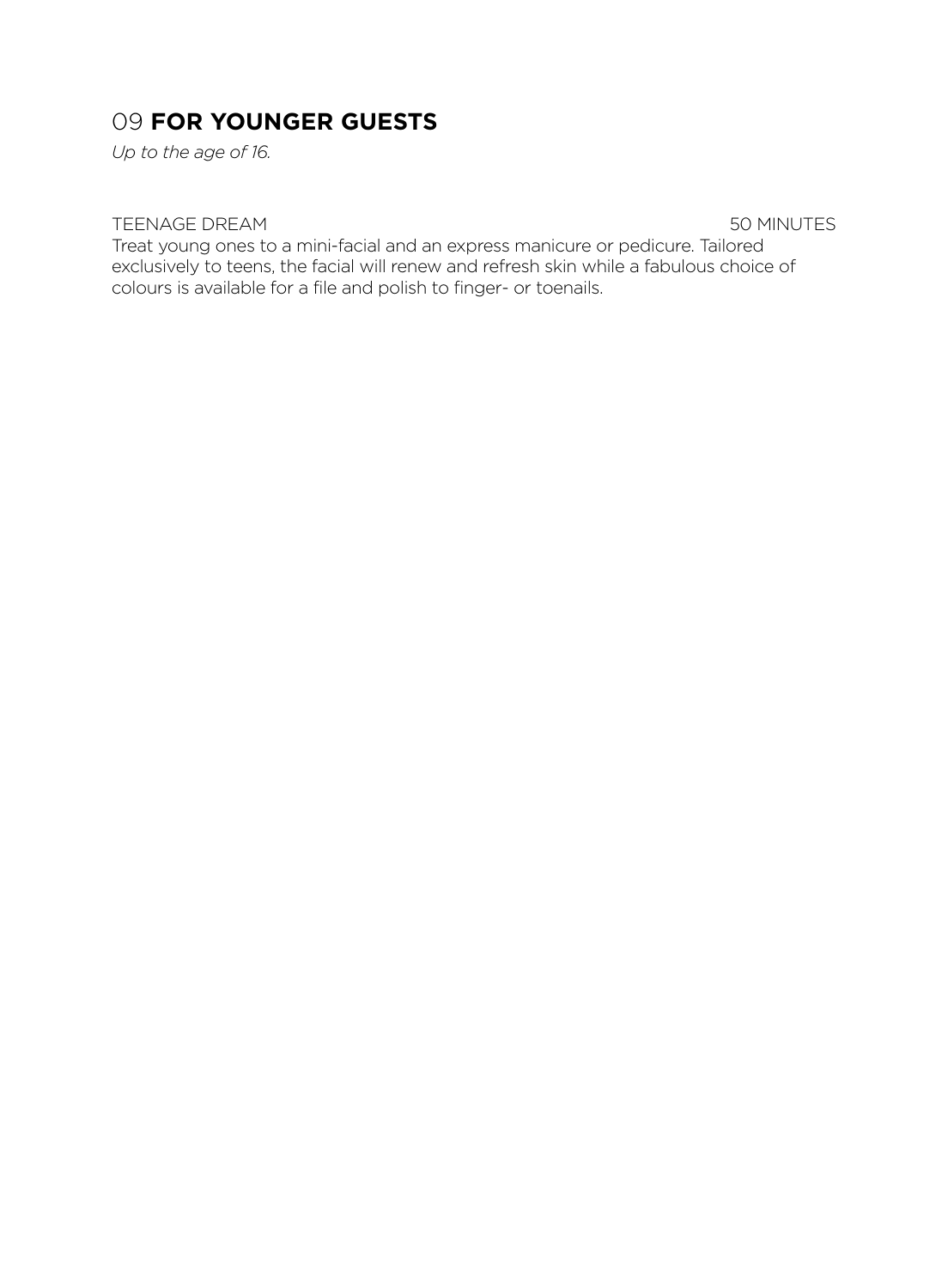# 10 **FOR BRIDES AND NEW MOTHERS**

Look your most radiant on your big day. Our pre-wedding spa regimen features a Luminance Facial, a signature manicure and pedicure and an illuminating Honey Glow Body Massage.

### MOTHER'S MASSAGE 50 MINUTES

Both mothers-to-be and women with young babies need and deserve special care. Indulge in our gentle, specially tailored massage to feel born again.

## MOTHER-TO-BE MASSAGE 50 MINUTES

Expert antenatal techniques are used to relieve stress, alleviate back aches and reduce water retention. A nourishing body oil, enriched with Tamanu, soothes even the most delicate skin. Pillows and bolsters make the treatment safe and comfortable for all expectant mothers after their first trimester.

### BRIDE TO BE 200 MINUTES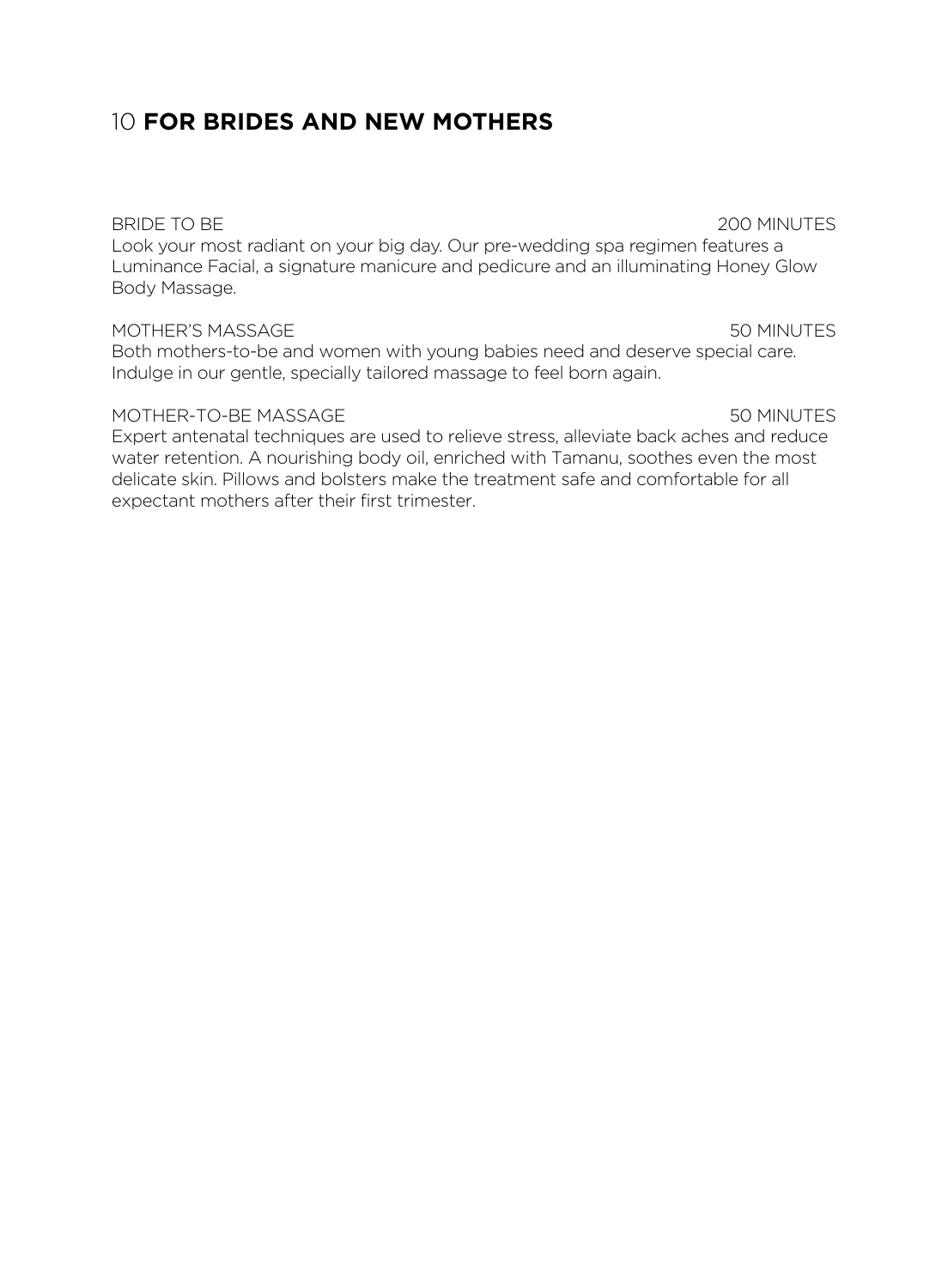# 11 **ESSERE SPA PACKAGES**

UNDER THE TUSCAN SUN 100 MINUTES

*Facial and massage*

After a day exploring the great outdoors or soaking up the rays by the pool, hydrate and restore your skin with our refreshing after-sun facial and massage.

SHORT AND SWEET SERVICES AND SWEET SHORT AND SWEET SERVICES AND ALL ASSAULT AND A SOMINUTES

Preparing for a special event? Make sure you look your most dazzling with our three express treatments – a mini-facial, manicure and pedicure.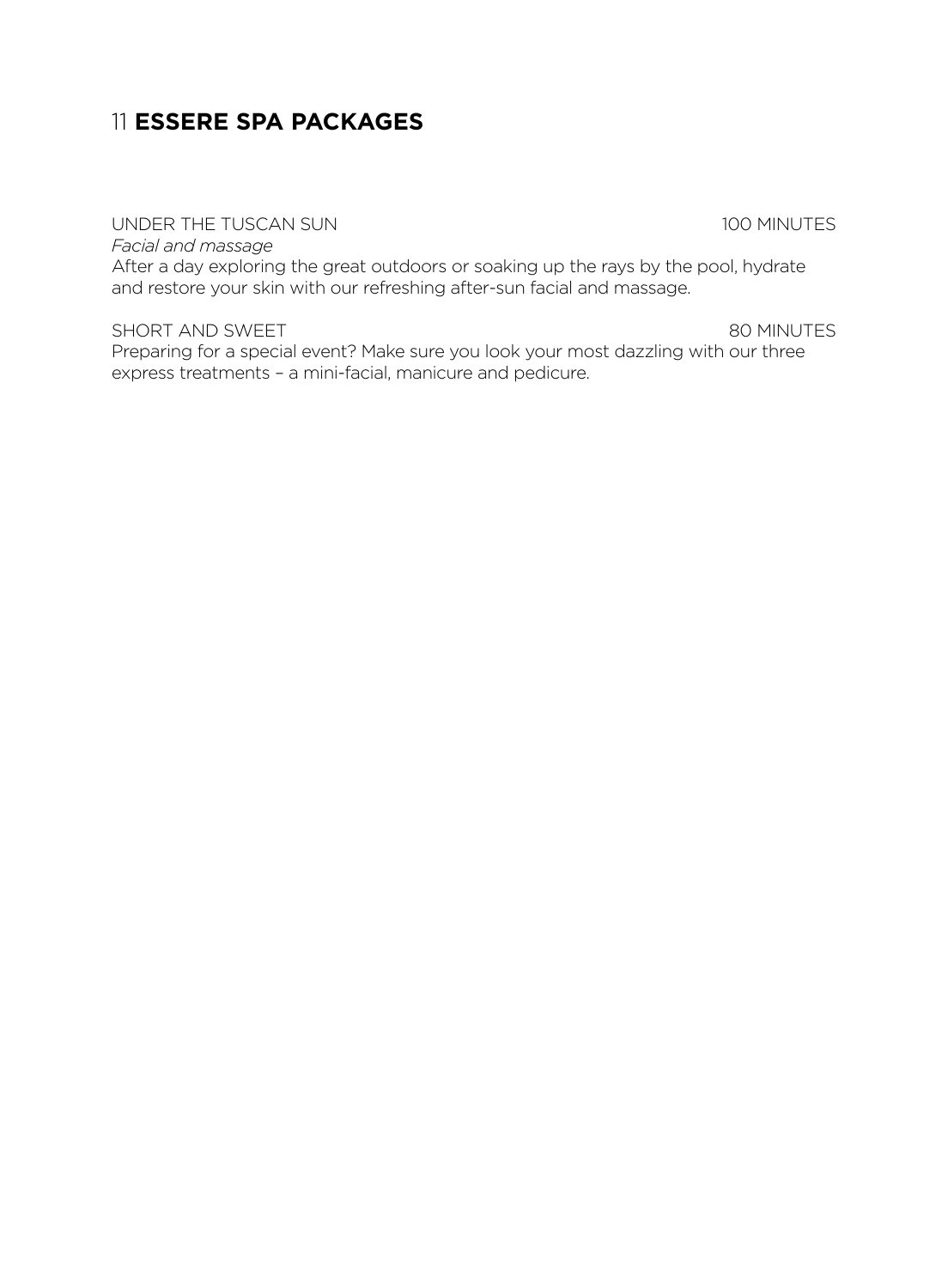# 12 **FINISHING TOUCHES**

NAIL CARE Mediterranean manicure or pedicure<br>
Express manicure or pedicure<br>
50 MINUTES<br>
50 MINUTES Express manicure or pedicure Signature Royal Ritual – our Mediterranean manicure and pedicure combined and performed simultaneously by two technicians 50 MINUTES

HAIR REMOVAL Upper lip Arms Underarms Bikini area Half leg Full leg

MAKE-UP Special occasion make-up available on request.

HAIRDRESSER Available on request.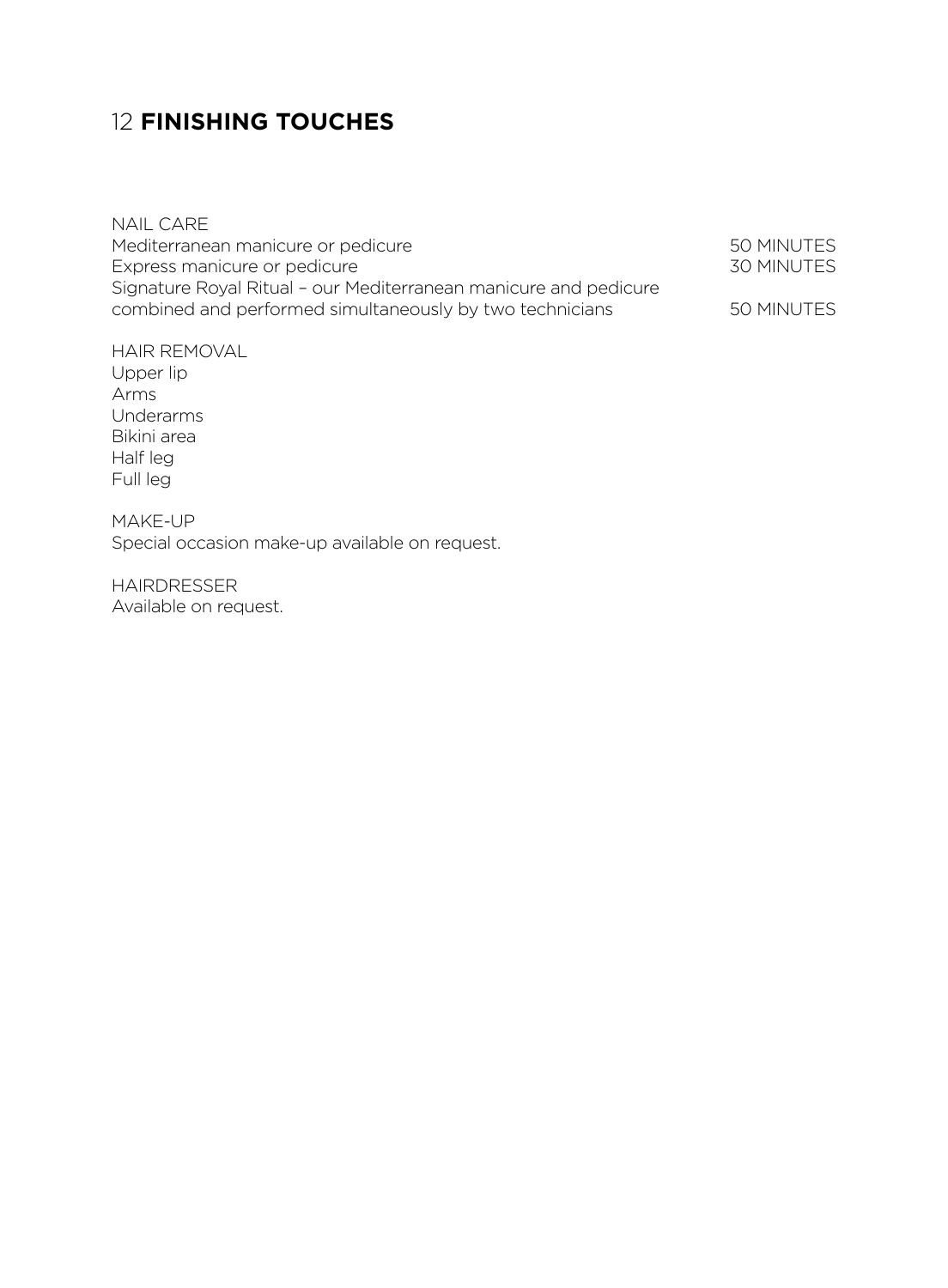# 13 **SPA STYLE**

We're delighted you will be joining us. Our spa is an oasis of calm, and we therefore ask that you help us maintain a peaceful ambience by speaking in a soft voice and turning off your cell phone.

## APPOINTMENTS

As treatments are subject to availability, we strongly recommend scheduling your appointments before your arrival. Appointments for minors (children under 17 years of age) must be made by a parent or guardian, who must also check them in. Minors booked in for closed-door spa treatments must have a guardian in the room for the duration of the service.

## CANCELLATIONS

We ask that you make any cancellation or change to treatments at least 24 hours before your appointment to avoid being charged the full fee.

## **ARRIVAL**

We invite you to arrive at least 30 minutes before your appointment to allow adequate time to change. For your comfort we provide a robe, towel, slippers and other amenities. As a courtesy to other guests, should you arrive late we regret that we will only be able to offer you the remainder of your appointment time. The full cost of the treatment or service will still be charged.

### WELL BEING

For your comfort and safety, we ask you to mention any conditions you may have, such as injuries, illnesses or allergies, when booking your appointment as certain treatments may not be advisable. In addition, before your treatment begins, please let your therapist or aesthetician know of any medical concerns.

### PRECAUTIONS

We recommend eating and drinking in moderation and avoiding alcoholic beverages prior to your spa treatment or exercise class. If you need to shave (particularly beardless men receiving a facial), please do so at least two hours before your appointment. Please don't shave your legs prior to a body scrub treatment. Sunburn may limit enjoyment of your spa treatments; please be vigilant and use sun protection.

### JEWELLERY AND VALUABLES

Most therapies flow more easily without the interference of jewellery. We recommend removing neck and wrist ornaments. Please leave all valuables in your room safe.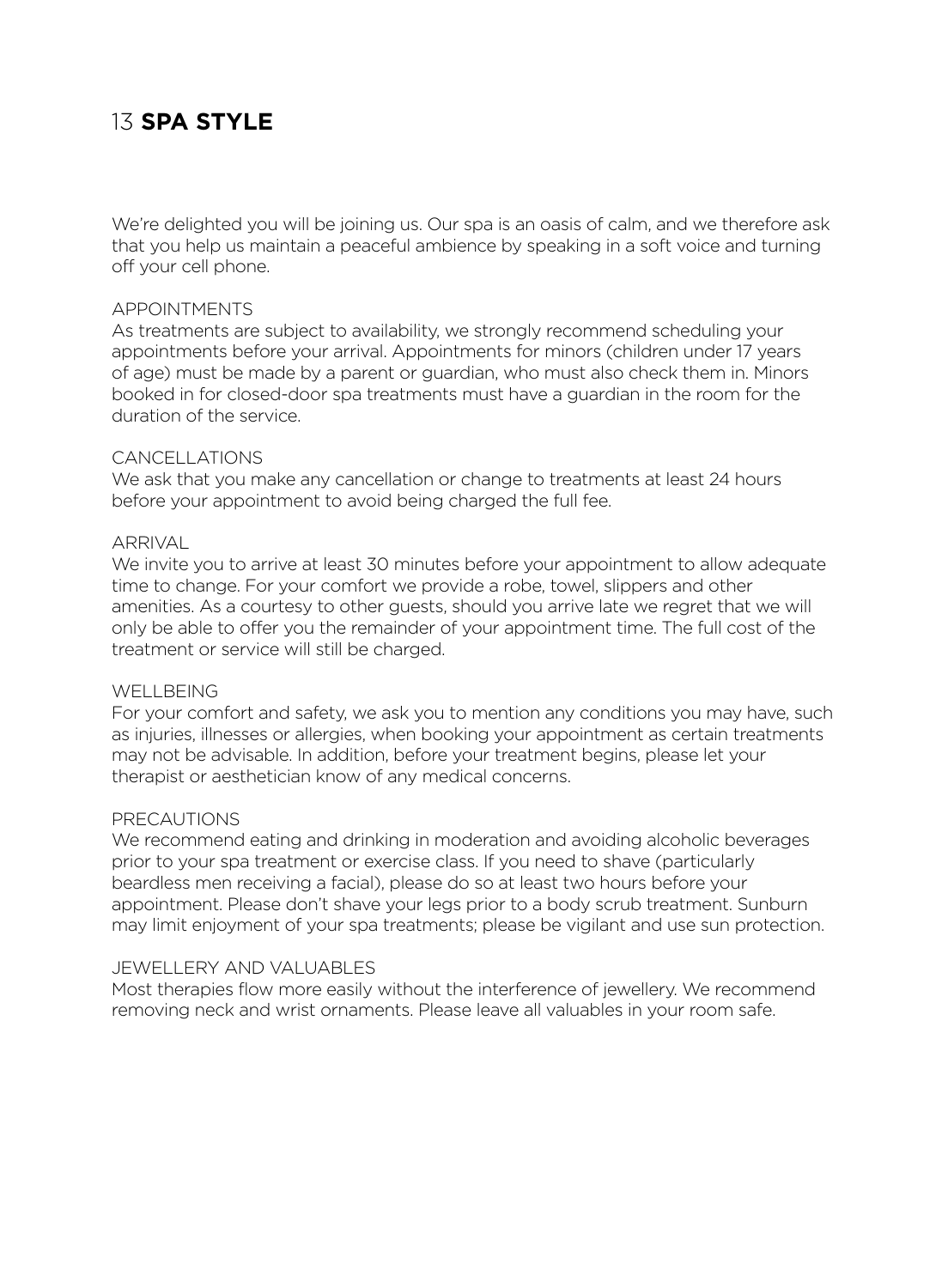# 14 **PRICE LIST**

All prices are quoted in Euros. 22% VAT included in all listed prices.

### SIGNATURE INDULGENCES

| PURO                                      | $(110$ MIN)              | 380        |
|-------------------------------------------|--------------------------|------------|
| CASTELLO DI CASOLE CUSTOMISED EXFOLIATION | $(25$ MIN)               | 105        |
| SIGNATURE ESSERE TUSCANY MASSAGE          | $(50$ MIN)<br>$(80$ MIN) | 185<br>280 |
| ETRUSCAN BEAUTY LIFT FACIAL MASSAGE       | $(50$ MIN)<br>$(80$ MIN) | 185<br>280 |
| DIVINE ETRUSCAN MASSAGE                   | $(50$ MIN)               | 280        |
| 50+ RITUAL                                | $(50$ MIN)               | 210        |
| <b>MASSAGES</b>                           |                          |            |
| BACK, NECK AND SHOULDER MASSAGE           | $(25$ MIN)               | 105        |
| DETOX LYMPHATIC MASSAGE                   | $(50$ MIN)<br>$(80$ MIN) | 185<br>280 |
| HOT STONE MASSAGE + ENERGY REBALANCING    | $(80$ MIN)               | 280        |
| HONEY-INFUSED MASSAGE                     | $(50$ MIN)<br>(80 MIN)   | 185<br>280 |
| MULTI-TREATMENT BACK REMEDY PACKAGE       | $(180$ MIN)              | 600        |
| SLEEPING RITUAL<br>(PER COUPLE)           | $(80$ MIN)<br>(80 MIN)   | 280<br>520 |
| <b>BODY RITUALS</b>                       |                          |            |
| EQUILIBRATO                               | $(110$ MIN)              | 380        |
| SWEET AS HONEY                            | $(110$ MIN)              | 380        |
| <b>DIVINO</b>                             | $(110$ MIN)              | 380        |
| DETOX & DRAIN                             | $(80$ MIN)               | 280        |
| DEEP BODY RENEWAL                         | (50 MIN)                 | 185        |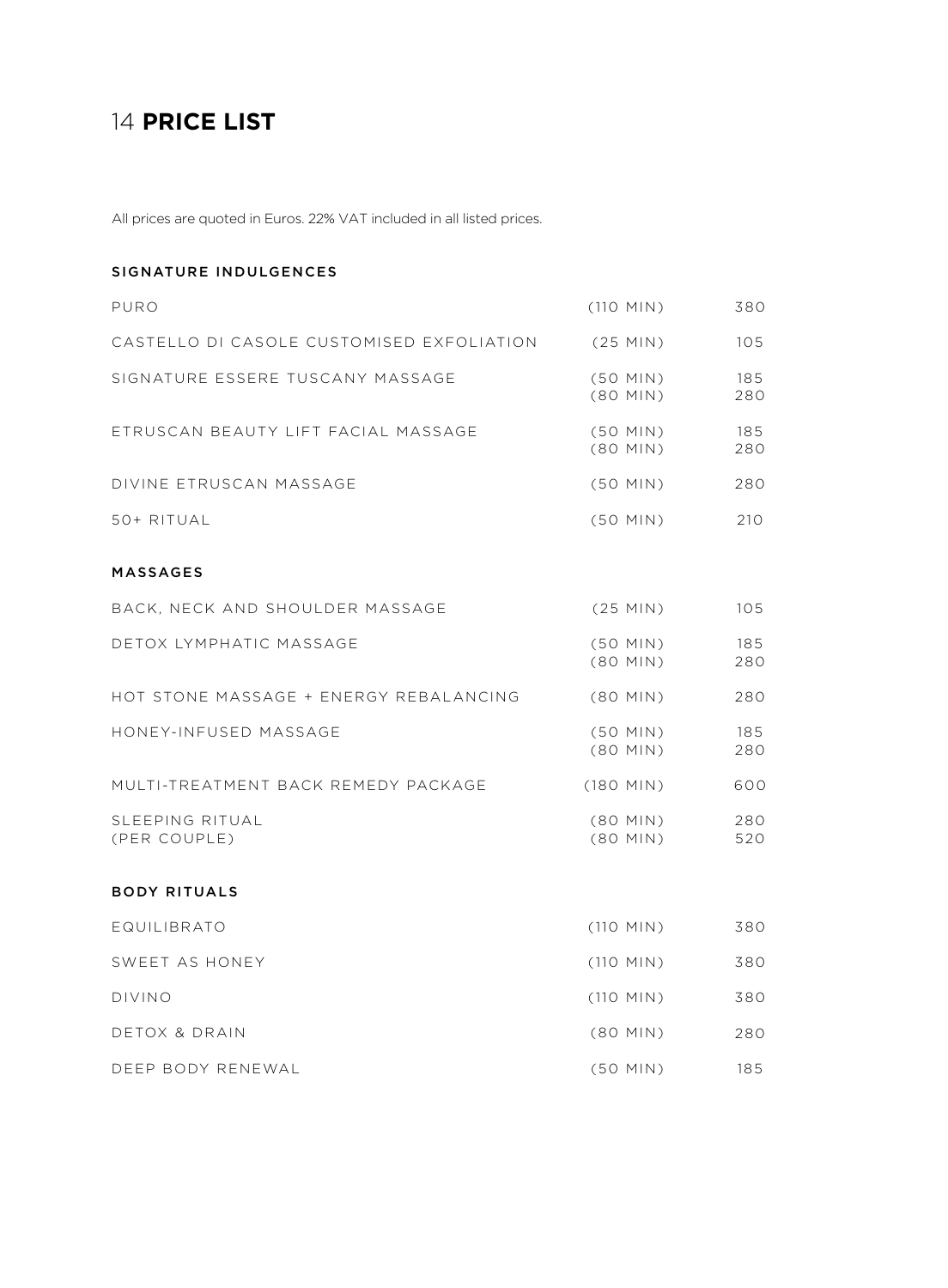# 14 **PRICE LIST**

### FACIAL THERAPIES

| <b>GLOWING RADIANCE THERAPY</b>   | $(80$ MIN)                | 280        |
|-----------------------------------|---------------------------|------------|
| NEW ANTI-AGEING LIFT              | (80 MIN)                  | 280        |
| LUMINANCE FACIAL                  | (80 MIN)                  | 280        |
| LADY OF THE CASTLE                | $(50$ MIN)<br>$(80$ MIN)  | 185<br>280 |
| REMEDY                            | $(50$ MIN)                | 185        |
| SUBLIME SKIN EYES                 | $(25$ MIN)                | 105        |
| SACRED NATURE REGENERATIVE ELIXIR | $(80$ MIN)                | 280        |
| SACRED NATURE REGENERATIVE HYDRA  | $(50$ MIN)                | 185        |
| RITUALS FOR MEN                   |                           |            |
| LORD OF THE CASTLE                | $(50$ MIN)<br>$(80$ MIN)  | 185<br>280 |
| MEN'S RADIANT FACE THERAPY        | $(50$ MIN)                | 185        |
| <b>BACK &amp; SHOULDER RESCUE</b> | $(50$ MIN)                | 185        |
| <b>HOLISTIC TREATMENTS</b>        |                           |            |
| <b>SHIATSU</b>                    | $(80$ MIN)                | 240        |
| REIKI FULL BODY TREATMENT         | $(50$ MIN)                | 160        |
| CHAKRA REBALANCING                | $(30$ MIN)                | 90         |
| REFLEXOLOGY                       | $(50$ MIN)                | 160        |
| <b>RITUALS FOR TWO</b>            |                           |            |
| ROMANTIC                          | $(80$ MIN)<br>$(110$ MIN) | 450<br>600 |
| DIVINE RITUAL                     | $(110$ MIN)               | 600        |
| <b>FOR YOUNGER GUESTS</b>         |                           |            |
| TEENAGE DREAM                     | $(50$ MIN)                | 160        |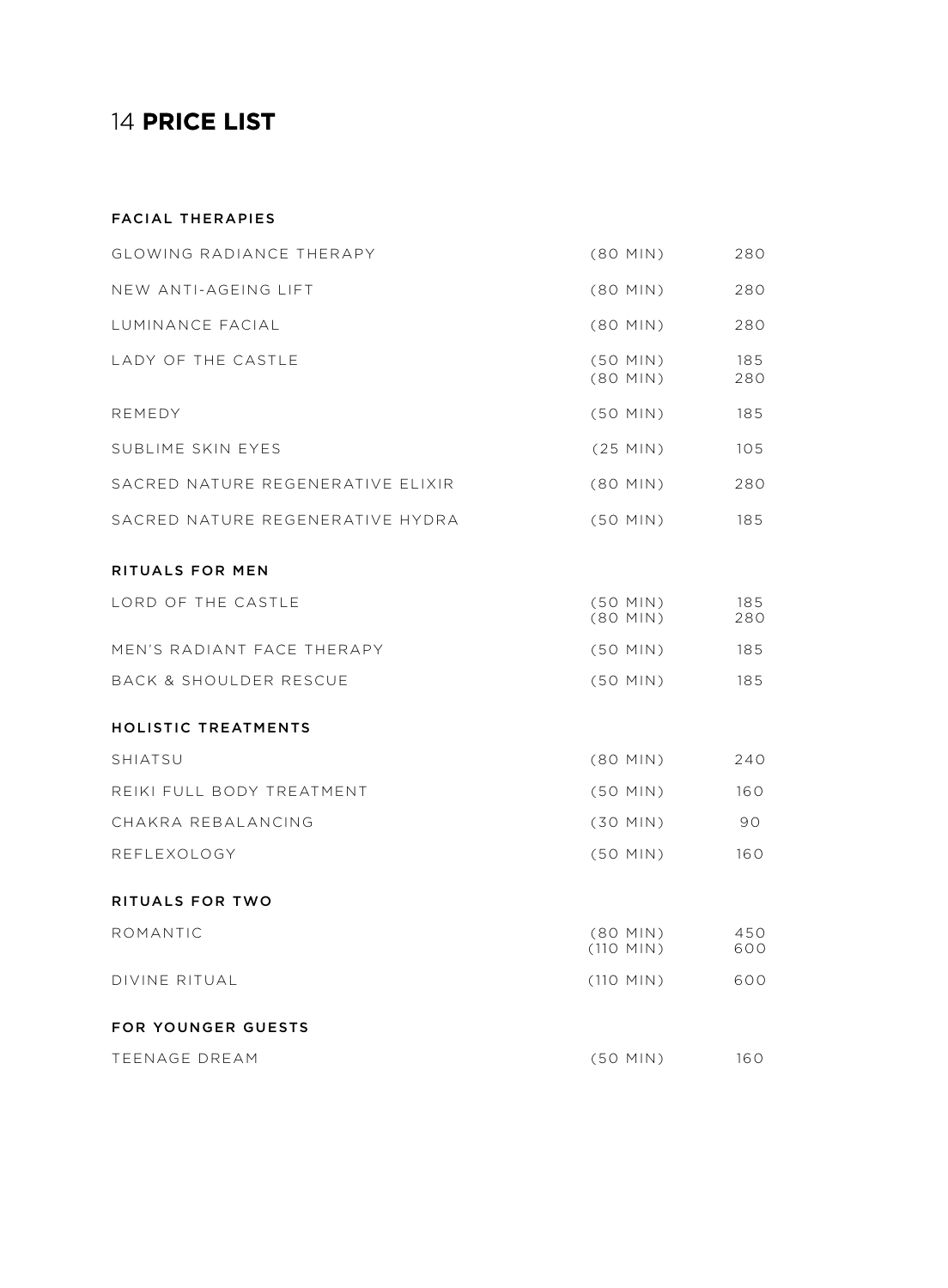# 14 **PRICE LIST**

### FOR BRIDES AND NEW MOTHERS

| BRIDE TO BE          | $(200$ MIN) | 600 |
|----------------------|-------------|-----|
| MOTHER'S MASSAGE     | $(50$ MIN)  | 160 |
| MOTHER-TO-BE MASSAGE | $(50$ MIN)  | 160 |
| ESSERE SPA PACKAGES  |             |     |
|                      |             |     |
| UNDER THE TUSCAN SUN | $(100$ MIN) | 330 |
| SHORT & SWEET        | (80 MIN)    | 240 |

### FINISHING TOUCHES

| NAIL CARE                                                                 |            |                 |
|---------------------------------------------------------------------------|------------|-----------------|
| Mediterranean manicure or pedicure                                        | $(50$ MIN) | 90.             |
| Express manicure or pedicure                                              | $(30$ MIN) | 70.             |
| Signature Royal Ritual                                                    | $(50$ MIN) | 180             |
| Mediterranean manicure and pedicure combined and performed simultaneously |            |                 |
| HAIR REMOVAL                                                              |            | 20.             |
| Upper lip                                                                 |            | 40 <sup>°</sup> |
| Arms                                                                      |            | 30.             |

35 50 70

Arms Underarms Bikini area Half leg Full leg

Reservations: Call ext 900 or press the Spa button on your room phone.